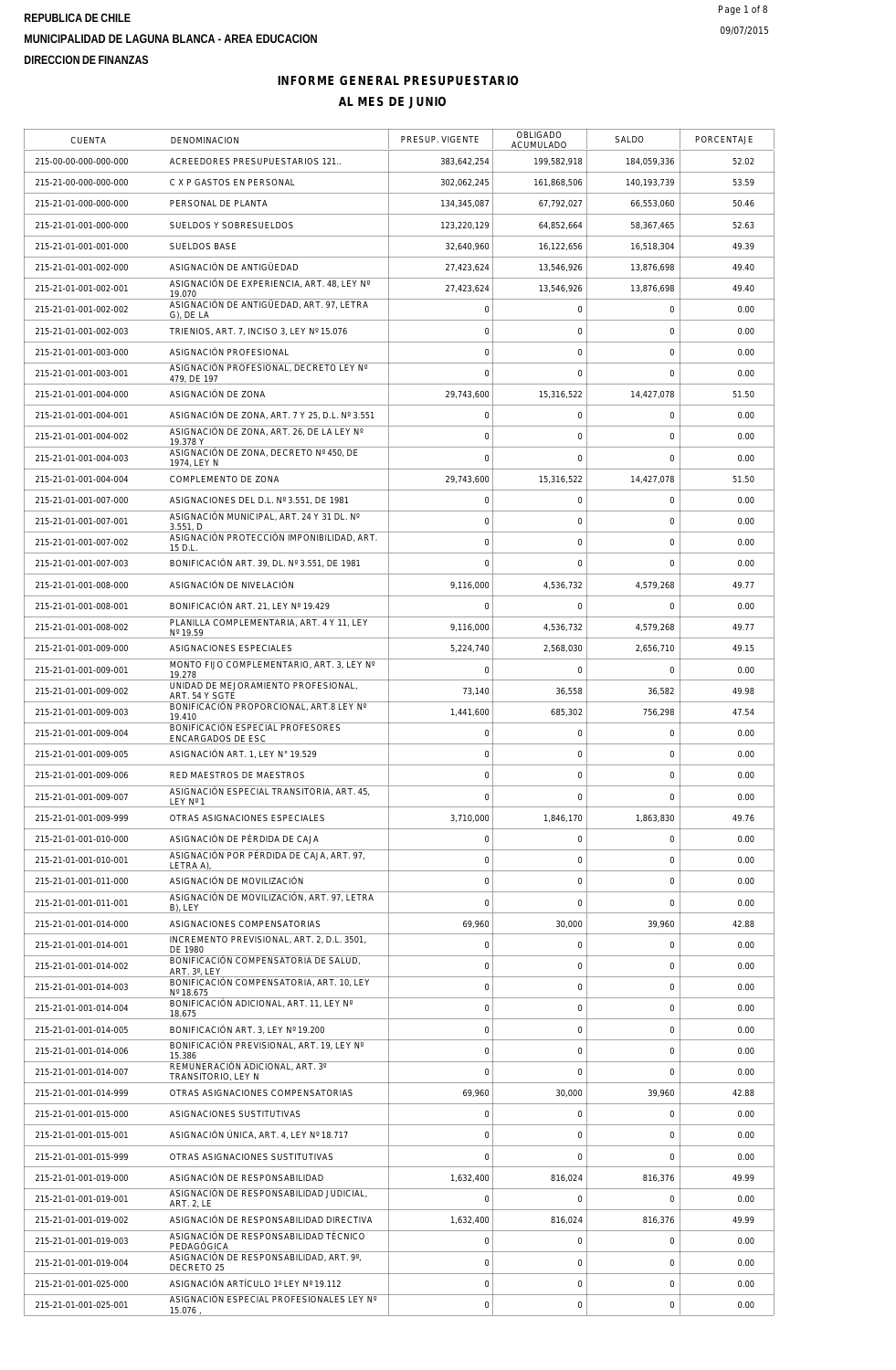# **INFORME GENERAL PRESUPUESTARIO**

| <b>CUENTA</b>         | DENOMINACION                                                      | PRESUP. VIGENTE | OBLIGADO<br><b>ACUMULADO</b> | SALDO               | PORCENTAJE |
|-----------------------|-------------------------------------------------------------------|-----------------|------------------------------|---------------------|------------|
| 215-21-01-001-025-002 | ASIGNACIÓN ESPECIAL PROFESIONALES LEY Nº<br>15.076                | 0               | $\mathbf 0$                  | 0                   | 0.00       |
| 215-21-01-001-026-000 | ASIGNACIÓN ARTÍCULO 1° LEY N° 19.432                              | 0               | $\mathbf 0$                  | $\mathsf{O}\xspace$ | 0.00       |
| 215-21-01-001-027-000 | ASIGNACIÓN DE ESTÍMULO PERSONAL MÉDICO<br><b>DIURNO</b>           | $\Omega$        | $\mathbf 0$                  | $\mathbf 0$         | 0.00       |
| 215-21-01-001-028-000 | ASIGNACIONES DE ESTIMULO DOCENTES                                 | 7,494,423       | 6,463,900                    | 1.030.523           | 86.25      |
| 215-21-01-001-028-001 | ASIGNACION DE DESEMPEÑO EN CONDICIONES                            | 7,494,423       | 6,463,900                    | 1,030,523           | 86.25      |
| 215-21-01-001-031-000 | <b>DIFICILES</b><br>ASIGNACIÓN DE EXPERIENCIA CALIFICADA          | 9,874,422       | 5,451,874                    | 4,422,548           | 55.21      |
| 215-21-01-001-031-001 | ASIGNACIÓN DE PERFECCIONAMIENTO. ART. 49.                         | 9.874.422       | 5,451,874                    | 4,422,548           | 55.21      |
| 215-21-01-001-031-002 | I FY Nº 1<br>ASIGNACIÓN POST TÍTULO, ART. 42, LEY Nº              | 0               | $\mathsf{O}\xspace$          | $\mathsf{O}\xspace$ | 0.00       |
| 215-21-01-001-032-000 | 19.378<br>ASIGNACIÓN DE REFORZAMIENTO                             | 0               | $\mathbf 0$                  | $\mathbf 0$         | 0.00       |
|                       | PROFESIONAL DIURNO                                                |                 |                              |                     |            |
| 215-21-01-001-037-000 | ASIGNACIÓN ÚNICA                                                  | 0               | $\mathbf 0$                  | $\mathsf{O}\xspace$ | 0.00       |
| 215-21-01-001-038-000 | ASIGNACION ZONAS EXTREMAS<br>ASIGNACIÓN INHERENTE AL CARGO LEY N° | 0               | $\mathbf 0$                  | $\mathsf{O}\xspace$ | 0.00       |
| 215-21-01-001-043-000 | 18.695                                                            | 0               | $\mathsf{O}\xspace$          | $\mathsf{O}\xspace$ | 0.00       |
| 215-21-01-001-999-000 | OTRAS ASIGNACIONES3                                               | 0               | $\mathbf 0$                  | $\mathbf 0$         | 0.00       |
| 215-21-01-002-000-000 | APORTES DEL EMPLEADOR                                             | 1,908,000       | 1,003,736                    | 904,264             | 52.61      |
| 215-21-01-002-001-000 | A SERVICIOS DE BIENESTAR                                          | O               | $\mathbf 0$                  | $\mathbf 0$         | 0.00       |
| 215-21-01-002-002-000 | OTRAS COTIZACIONES PREVISIONALES                                  | 1.908.000       | 1,003,736                    | 904,264             | 52.61      |
| 215-21-01-003-000-000 | ASIGNACIONES POR DESEMPEÑO                                        | 1,360,022       | 808,320                      | 551,702             | 59.43      |
| 215-21-01-003-001-000 | DESEMPEÑO INSTITUCIONAL                                           | 0               | $\mathbf 0$                  | 0                   | 0.00       |
| 215-21-01-003-001-001 | ASIGNACIÓN DE MEJORAMIENTO DE LA<br><b>GESTIÓN MUNICIPAL</b>      | 0               | $\mathbf 0$                  | $\mathsf{O}\xspace$ | 0.00       |
| 215-21-01-003-001-002 | BONIFICACIÓN EXCELENCIA                                           | 0               | $\mathbf 0$                  | $\mathsf{O}\xspace$ | 0.00       |
| 215-21-01-003-002-000 | DESEMPEÑO COLECTIVO                                               | 0               | $\mathbf 0$                  | $\mathbf 0$         | 0.00       |
| 215-21-01-003-002-001 | ASIGNACIÓN DE MEJORAMIENTO DE LA<br><b>GESTIÓN MUNICIPAL</b>      | 0               | $\mathbf 0$                  | $\mathbf 0$         | 0.00       |
| 215-21-01-003-002-002 | ASIGNACIÓN VARIABLE POR DESEMPEÑO<br>COLECTIVO                    | 0               | $\mathbf 0$                  | $\mathsf{O}\xspace$ | 0.00       |
| 215-21-01-003-002-003 | ASIGNACIÓN DE DESARROLLO Y ESTÍMULO AL<br>DESEMPEÑO C             | $\Omega$        | $\Omega$                     | $\mathbf 0$         | 0.00       |
| 215-21-01-003-003-000 | DESEMPEÑO INDIVIDUAL                                              | 1,360,022       | 808,320                      | 551,702             | 59.43      |
| 215-21-01-003-003-001 | ASIGNACIÓN DE MEJORAMIENTO DE LA<br><b>GESTIÓN MUNICIPAL</b>      | 0               | $\mathsf{O}\xspace$          | $\mathsf{O}\xspace$ | 0.00       |
| 215-21-01-003-003-002 | ASIGNACIÓN DE INCENTIVO POR GESTIÓN<br><b>JURISDICCIONAL</b>      | 0               | $\mathbf 0$                  | $\mathbf 0$         | 0.00       |
| 215-21-01-003-003-003 | ASIGNACIÓN ESPECIAL DE INCENTIVO                                  | 1,360,022       | 808,320                      | 551,702             | 59.43      |
| 215-21-01-003-003-004 | PROFESIONAL, ART.<br>ASIGNACIÓN VARIABLE POR DESEMPEÑO            | 0               | $\mathbf 0$                  | 0                   | 0.00       |
| 215-21-01-003-003-005 | <b>INDIVIDUAL</b><br>ASIGNACIÓN DE MÉRITO, ART. 30. DE LA LEY Nº  | 0               | $\mathbf 0$                  | $\mathbf 0$         | 0.00       |
| 215-21-01-004-000-000 | 19.378<br>REMUNERACIONES VARIABLES                                | 0               | $\mathsf{O}\xspace$          | $\mathsf{O}\xspace$ | 0.00       |
| 215-21-01-004-001-000 | ASIGNACIÓN ARTICULO 12 ° LEY N ° 19.041                           | 0               | $\mathbf 0$                  | $\mathbf 0$         | 0.00       |
| 215-21-01-004-002-000 | ASIGNACIÓN DE ESTÍMULO JORNADAS                                   | 0               | $\mathbf 0$                  | $\mathsf{O}\xspace$ | 0.00       |
| 215-21-01-004-003-000 | <b>PRIORITARIAS</b><br>ASIGNACIÓN ARTICULO 3 ° LEY N ° 19.264     | 0               | $\mathbf 0$                  | $\mathbf 0$         | 0.00       |
|                       | ASIGNACIÓN POR DESEMPEÑO DE FUNCIONES                             |                 |                              |                     |            |
| 215-21-01-004-004-000 | CRÍTICAS                                                          | 0               | $\mathsf{O}\xspace$          | $\mathsf{O}\xspace$ | 0.00       |
| 215-21-01-004-005-000 | TRABAJOS EXTRAORDINARIOS                                          | 0               | $\mathbf 0$                  | $\mathbf 0$         | 0.00       |
| 215-21-01-004-006-000 | COMISIONES DE SERVICIOS EN EL PAÍS                                | 0               | $\mathbf 0$                  | $\mathbf 0$         | 0.00       |
| 215-21-01-004-007-000 | COMISIONES DE SERVICIOS EN EL EXTERIOR                            | 0               | $\mathbf 0$                  | $\mathbf 0$         | 0.00       |
| 215-21-01-005-000-000 | AGUINALDOS Y BONOS                                                | 7,856,936       | 1,127,307                    | 6,729,629           | 14.35      |
| 215-21-01-005-001-000 | AGUINALDOS                                                        | 500,000         | $\mathbf 0$                  | 500,000             | 0.00       |
| 215-21-01-005-001-001 | AGUINALDO DE FIESTAS PATRIAS                                      | 500,000         | $\mathbf 0$                  | 500,000             | 0.00       |
| 215-21-01-005-001-002 | AGUINALDO DE NAVIDAD                                              | O               | $\mathbf 0$                  | $\mathbf 0$         | 0.00       |
| 215-21-01-005-002-000 | BONOS DE ESCOLARIDAD                                              | 200,000         | $\mathbf 0$                  | 200,000             | 0.00       |
| 215-21-01-005-003-000 | <b>BONOS ESPECIALES</b>                                           | 7,156,936       | 1,127,307                    | 6,029,629           | 15.75      |
| 215-21-01-005-003-001 | BONO EXTRAORDINARIO ANUAL                                         | 7,156,936       | 1,127,307                    | 6,029,629           | 15.75      |
| 215-21-01-005-004-000 | BONIFICACIÓN ADICIONAL AL BONO DE<br>ESCOLARIDAD                  |                 | $\Omega$                     | $\mathbf 0$         | 0.00       |
| 215-21-02-000-000-000 | PERSONAL A CONTRATA                                               | 51,452,640      | 23,664,909                   | 27,787,731          | 45.99      |
| 215-21-02-001-000-000 | SUELDOS Y SOBRESUELDOS                                            | 49,139,699      | 22,707,195                   | 26,432,504          | 46.21      |
| 215-21-02-001-001-000 | SUELDOS BASE                                                      | 20,623,152      | 9,487,515                    | 11,135,637          | 46.00      |
| 215-21-02-001-002-000 | ASIGNACIÓN DE ANTIGÜEDAD                                          | 1,385,460       | 253,966                      | 1,131,494           | 18.33      |
| 215-21-02-001-002-001 | ASIGNACIÓN DE EXPERIENCIA, ART. 48, LEY Nº<br>19.070              | 1,385,460       | 253,966                      | 1,131,494           | 18.33      |
| 215-21-02-001-002-002 | ASIGNACIÓN DE ANTIGÜEDAD, ART. 97, LETRA<br>G), DE LA             | 0               | $\mathbf 0$                  | 0                   | 0.00       |
| 215-21-02-001-003-000 | ASIGNACIÓN PROFESIONAL                                            | $\Omega$        | $\mathbf 0$                  | $\mathbf 0$         | 0.00       |
| 215-21-02-001-004-000 | ASIGNACIÓN DE ZONA                                                | 19,591,992      | 9,013,141                    | 10,578,851          | 46.00      |
| 215-21-02-001-004-001 | ASIGNACIÓN DE ZONA, ART. 7 Y 25, D.L. Nº 3.551<br>D               | 0               | $\mathsf{O}\xspace$          | $\mathbf 0$         | 0.00       |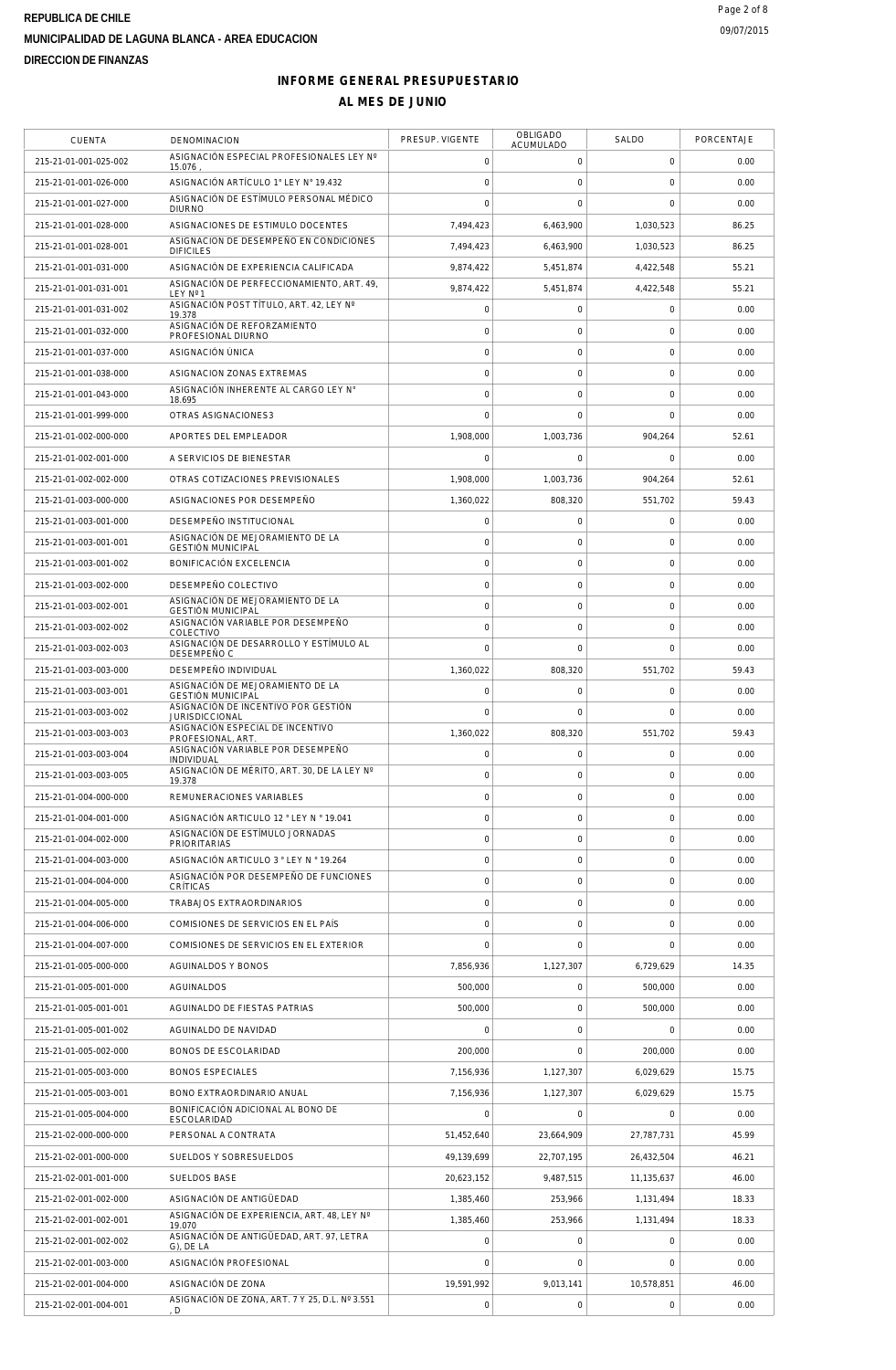#### **INFORME GENERAL PRESUPUESTARIO AL MES DE JUNIO**

| <b>CUENTA</b>         | DENOMINACION                                                              | PRESUP. VIGENTE     | OBLIGADO<br>ACUMULADO | SALDO               | PORCENTAJE |
|-----------------------|---------------------------------------------------------------------------|---------------------|-----------------------|---------------------|------------|
| 215-21-02-001-004-002 | ASIGNACIÓN DE ZONA, ART. 26. LEY Nº 19.378 Y<br>LEY N                     | $\mathbf 0$         | 0                     | $\mathbf 0$         | 0.00       |
| 215-21-02-001-004-003 | COMPLEMENTO DE ZONA                                                       | 19,591,992          | 9,013,141             | 10.578.851          | 46.00      |
| 215-21-02-001-007-000 | ASIGNACIONES DEL D.L. Nº 3.551, DE 1981                                   | $\mathbf 0$         | 0                     | $\mathsf{O}\xspace$ | 0.00       |
| 215-21-02-001-007-001 | ASIGNACIÓN MUNICIPAL, ART. 24 Y 31 D.L. Nº<br>3.551                       | $\mathbf 0$         | $\mathbf 0$           | $\mathbf 0$         | 0.00       |
| 215-21-02-001-007-002 | ASIGNACIÓN PROTECCIÓN IMPONIBILIDAD, ART.<br>15 D.L.                      | $\overline{0}$      | $\mathbf 0$           | $\mathsf{O}\xspace$ | 0.00       |
| 215-21-02-001-008-000 | ASIGNACIÓN DE NIVELACIÓN                                                  | $\mathbf 0$         | $\mathbf 0$           | $\mathsf{O}\xspace$ | 0.00       |
| 215-21-02-001-008-001 | BONIFICACIÓN ART. 21, LEY Nº 19.4291                                      | $\mathsf{O}\xspace$ | $\mathbf 0$           | $\mathsf{O}\xspace$ | 0.00       |
| 215-21-02-001-008-002 | PLANILLA COMPLEMENTARIA, ART. 4 Y 11, LEY<br>Nº 19.59                     | $\mathbf 0$         | $\mathbf 0$           | $\mathsf{O}\xspace$ | 0.00       |
| 215-21-02-001-009-000 | ASIGNACIONES ESPECIALES                                                   | 1,161,047           | 1,074,469             | 86,578              | 92.54      |
| 215-21-02-001-009-001 | MONTO FIJO COMPLEMENTARIO, ART. 3, LEY Nº                                 | $\mathbf 0$         | 0                     | $\mathbf 0$         | 0.00       |
| 215-21-02-001-009-002 | 19.2781<br>UNIDAD DE MEJORAMIENTO PROFESIONAL                             | $\mathbf 0$         | $\mathbf 0$           | $\mathbf 0$         | 0.00       |
| 215-21-02-001-009-003 | ART. 54 Y SGTE<br>BONIFICACIÓN PROPORCIONAL, ART. 8, LEY Nº               | 77,952              | 12,992                | 64,960              | 16.67      |
| 215-21-02-001-009-004 | 19.4101<br>BONIFICACIÓN ESPECIAL PROFESORES                               | $\mathsf{O}\xspace$ | 0                     | $\mathsf{O}\xspace$ | 0.00       |
| 215-21-02-001-009-005 | ENCARGADOS DE ESC<br>ASIGNACIÓN ART. 1, LEY Nº 19.5291                    | $\mathbf 0$         | $\mathbf 0$           | $\mathbf 0$         | 0.00       |
| 215-21-02-001-009-006 | RED MAESTROS DE MAESTROS                                                  | $\mathbf 0$         | $\mathbf 0$           | $\mathsf{O}\xspace$ | 0.00       |
| 215-21-02-001-009-007 | ASIGNACIÓN ESPECIAL TRANSITORIA, ART. 45,                                 | $\mathbf 0$         | $\mathbf 0$           | $\mathbf 0$         | 0.00       |
| 215-21-02-001-009-999 | LEY Nº 1<br>OTRAS ASIGNACIONES ESPECIALES                                 | 1.083.095           | 1,061,477             | 21,618              | 98.00      |
| 215-21-02-001-010-000 |                                                                           |                     | $\mathbf 0$           |                     | 0.00       |
|                       | ASIGNACIÓN DE PÉRDIDA DE CAJA<br>ASIGNACIÓN POR PÉRDIDA DE CAJA, ART. 97, | $\mathsf{O}\xspace$ |                       | $\mathsf{O}\xspace$ |            |
| 215-21-02-001-010-001 | <b>LETRA A)</b>                                                           | $\mathbf 0$         | $\mathbf 0$           | $\mathbf 0$         | 0.00       |
| 215-21-02-001-011-000 | ASIGNACIÓN DE MOVILIZACIÓN<br>ASIGNACIÓN DE MOVILIZACIÓN, ART. 97, LETRA  | $\mathbf 0$         | $\mathbf 0$           | $\mathsf{O}\xspace$ | 0.00       |
| 215-21-02-001-011-001 | B), LEY                                                                   | $\mathsf{O}\xspace$ | 0                     | $\mathsf{O}\xspace$ | 0.00       |
| 215-21-02-001-013-000 | ASIGNACIONES COMPENSATORIAS<br>INCREMENTO PREVISIONAL, ART. 2, D.L. 3501, | $\mathbf 0$         | $\mathbf 0$           | $\mathsf{O}\xspace$ | 0.00       |
| 215-21-02-001-013-001 | DE 1980<br>BONIFICACIÓN COMPENSATORIA DE SALUD,                           | $\mathsf{O}\xspace$ | $\mathbf 0$           | $\mathsf{O}\xspace$ | 0.00       |
| 215-21-02-001-013-002 | ART. 3, LEY N                                                             | $\mathsf{O}\xspace$ | 0                     | $\mathsf{O}\xspace$ | 0.00       |
| 215-21-02-001-013-003 | BONIFICACIÓN COMPENSATORIA, ART. 10, LEY<br>Nº 18.675                     | $\mathbf 0$         | $\mathbf 0$           | $\mathsf{O}\xspace$ | 0.00       |
| 215-21-02-001-013-004 | BONIFICACIÓN ADICIONAL, ART. 11, LEY Nº<br>18.6751                        | $\mathsf{O}\xspace$ | 0                     | $\mathbf 0$         | 0.00       |
| 215-21-02-001-013-005 | BONIFICACIÓN ART. 3, LEY Nº 19.200                                        | $\overline{0}$      | $\mathbf 0$           | $\mathsf{O}\xspace$ | 0.00       |
| 215-21-02-001-013-006 | BONIFICACIÓN PREVISIONAL ART. 19, LEY Nº<br>15.386                        | $\mathsf{O}\xspace$ | $\mathbf 0$           | $\mathsf{O}\xspace$ | 0.00       |
| 215-21-02-001-013-007 | REMUNERACIÓN ADICIONAL, ART. 3<br>TRANSITORIO, LEY Nº                     | $\mathbf 0$         | $\mathbf 0$           | $\mathsf{O}\xspace$ | 0.00       |
| 215-21-02-001-013-999 | OTRAS ASIGNACIONES COMPENSATORIAS                                         | $\mathbf 0$         | $\mathbf 0$           | $\mathbf 0$         | 0.00       |
| 215-21-02-001-014-000 | ASIGNACIONES SUSTITUTIVAS                                                 | $\mathbf 0$         | 0                     | $\mathsf{O}\xspace$ | 0.00       |
| 215-21-02-001-014-001 | ASIGNACIÓN ÚNICA, ART. 4. LEY Nº 18.717                                   | $\mathbf 0$         | $\mathbf 0$           | $\mathbf 0$         | 0.00       |
| 215-21-02-001-014-999 | OTRAS ASIGNACIONES SUSTITUTIVAS                                           | $\mathbf 0$         | $\mathbf 0$           | $\mathbf 0$         | 0.00       |
| 215-21-02-001-018-000 | ASIGNACIÓN DE RESPONSABILIDAD                                             | $\mathsf{O}\xspace$ | $\mathbf 0$           | $\mathbf 0$         | 0.00       |
| 215-21-02-001-018-001 | ASIGNACIÓN DE RESPONSABILIDAD DIRECTIVA                                   | $\mathsf{O}\xspace$ | 0                     | $\mathsf{O}\xspace$ | 0.00       |
| 215-21-02-001-018-002 | ASIGNACIÓN DE RESPONSABILIDAD TÉCNICO<br>PEDAGÓGICA                       | $\mathbf 0$         | $\mathbf 0$           | $\mathsf{O}\xspace$ | 0.00       |
| 215-21-02-001-026-000 | ASIGNACIÓN DE ESTÍMULO PERSONAL MÉDICO<br><b>DIURNO</b>                   | $\Omega$            | $\mathbf 0$           | $\mathbf 0$         | 0.00       |
| 215-21-02-001-027-000 | ASIGNACION DE ESTIMULO PROFESIONAL                                        | 6,186,948           | 2,846,254             | 3,340,694           | 46.00      |
| 215-21-02-001-027-001 | ASIGNACION DESEMPEÑO EN CONDICIONES<br><b>DIFICILES</b>                   | 6,186,948           | 2,846,254             | 3.340.694           | 46.00      |
| 215-21-02-001-028-000 | ASIGNACIÓN ARTÍCULO 7° LEY N° 19.112                                      | $\mathbf 0$         | $\mathbf 0$           | $\mathsf{O}\xspace$ | 0.00       |
| 215-21-02-001-029-000 | ASIGNACIÓN DE ESTÍMULO POR FALENCIA                                       | $\Omega$            | $\Omega$              | $\Omega$            | 0.00       |
| 215-21-02-001-030-000 | ASIGNACIÓN DE EXPERIENCIA CALIFICADA                                      | 191,100             | 31,850                | 159,250             | 16.67      |
| 215-21-02-001-030-001 | ASIGNACIÓN DE PERFECCIONAMIENTO, ART. 49,<br>LEY N° 1                     | 191,100             | 31,850                | 159,250             | 16.67      |
| 215-21-02-001-030-002 | ASIGNACIÓN POST TÍTULO, ART. 42, LEY N°<br>19.378                         | $\mathbf 0$         | 0                     | $\mathsf{O}\xspace$ | 0.00       |
| 215-21-02-001-031-000 | ASIGNACIÓN DE REFORZAMIENTO                                               | $\mathbf 0$         | $\mathbf 0$           | $\mathbf 0$         | 0.00       |
| 215-21-02-001-036-000 | PROFESIONAL DIURNO<br>ASIGNACIÓN ÚNICA                                    | $\mathsf{O}\xspace$ | $\mathbf 0$           | $\mathsf 0$         | 0.00       |
| 215-21-02-001-037-000 | ASIGNACIÓN ZONAS EXTREMAS                                                 | $\mathbf 0$         | $\mathbf 0$           | $\mathbf 0$         | 0.00       |
| 215-21-02-001-999-000 | OTRAS ASIGNACIONES4                                                       | $\overline{0}$      | $\mathbf 0$           | $\mathbf 0$         | 0.00       |
| 215-21-02-002-000-000 | APORTES DEL EMPLEADOR                                                     | 613,284             | 297,326               | 315,958             | 48.48      |
| 215-21-02-002-001-000 | A SERVICIOS DE BIENESTAR                                                  | $\mathbf 0$         | $\mathbf 0$           | $\mathbf 0$         | 0.00       |
|                       |                                                                           | 613,284             |                       | 315,958             |            |
| 215-21-02-002-002-000 | OTRAS COTIZACIONES PREVISIONALES                                          |                     | 297,326               |                     | 48.48      |
| 215-21-02-003-000-000 | ASIGNACIONES POR DESEMPEÑO                                                | 1,043,040           | $\mathbf 0$           | 1,043,040           | 0.00       |
| 215-21-02-003-001-000 | DESEMPEÑO INSTITUCIONAL<br>ASIGNACIÓN DE MEJORAMIENTO DE LA               | $\mathsf{O}\xspace$ | $\mathbf 0$           | $\mathbf 0$         | 0.00       |
| 215-21-02-003-001-001 | <b>GESTIÓN MUNICIPAL</b>                                                  | $\mathbf 0$         | $\mathbf 0$           | $\mathsf{O}\xspace$ | 0.00       |
| 215-21-02-003-001-002 | <b>BONIFICACIÓN EXCELENCIA</b>                                            | $\mathsf{O}\xspace$ | 0                     | $\mathsf{O}\xspace$ | 0.00       |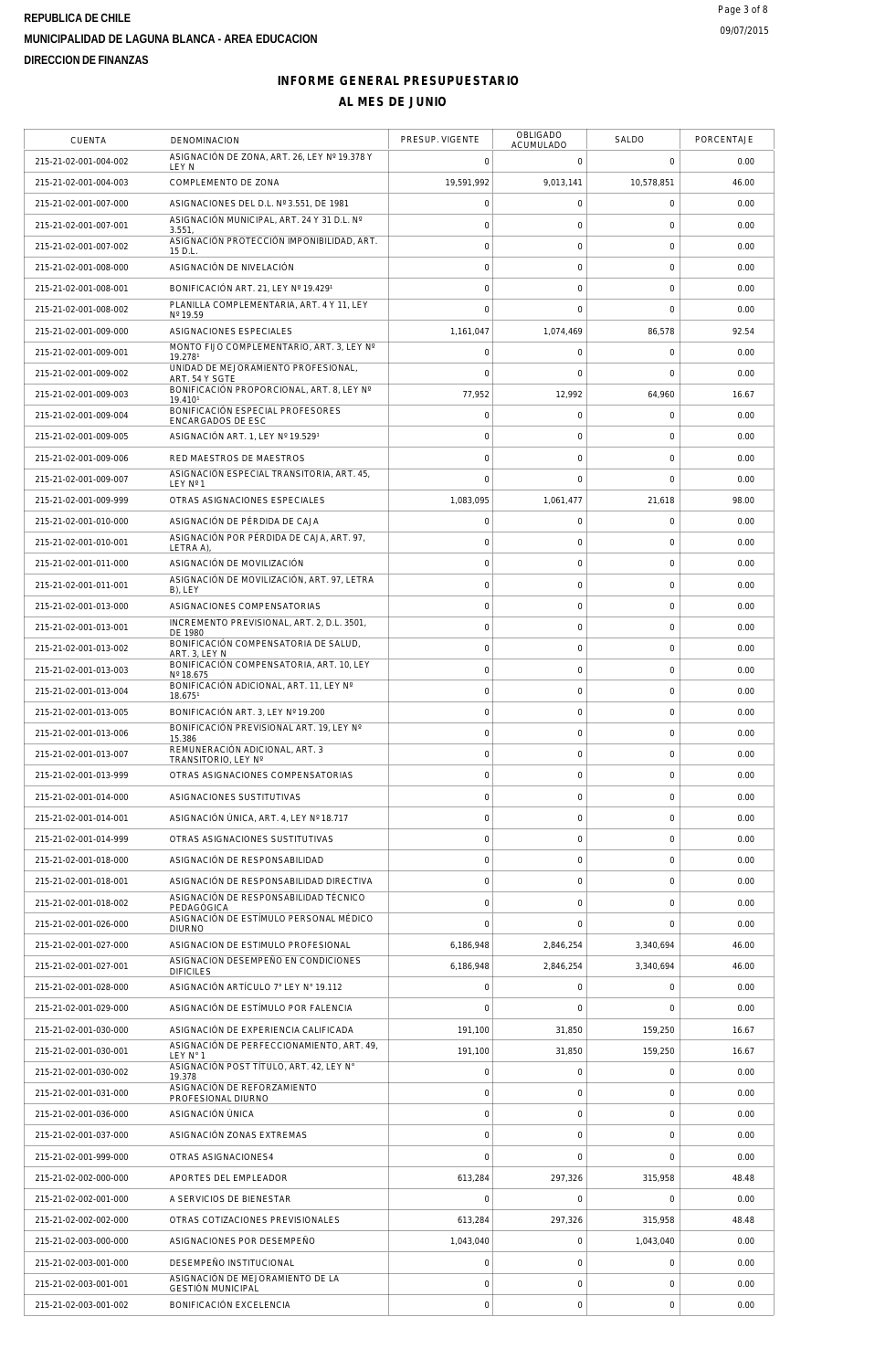#### **INFORME GENERAL PRESUPUESTARIO AL MES DE JUNIO**

| CUENTA                | DENOMINACION                                                 | PRESUP. VIGENTE | <b>OBLIGADO</b><br><b>ACUMULADO</b> | SALDO        | PORCENTAJE |
|-----------------------|--------------------------------------------------------------|-----------------|-------------------------------------|--------------|------------|
| 215-21-02-003-002-000 | DESEMPEÑO COLECTIVO                                          | $\mathbf 0$     | 0                                   | $\mathbf 0$  | 0.00       |
| 215-21-02-003-002-001 | ASIGNACIÓN DE MEJORAMIENTO DE LA<br><b>GESTIÓN MUNICIPAL</b> | 0               | 0                                   | $\mathbf 0$  | 0.00       |
| 215-21-02-003-002-002 | ASIGNACIÓN VARIABLE POR DESEMPEÑO<br>COLECTIVO               | 0               | 0                                   | $\mathbf 0$  | 0.00       |
| 215-21-02-003-002-003 | ASIGNACIÓN DE DESARROLLO Y ESTÍMULO AL<br>DESEMPEÑO C        | 0               | $\mathbf 0$                         | $\mathbf{0}$ | 0.00       |
| 215-21-02-003-003-000 | DESEMPEÑO INDIVIDUAL                                         | 1,043,040       | $\mathsf{O}\xspace$                 | 1,043,040    | 0.00       |
| 215-21-02-003-003-001 | ASIGNACIÓN DE MEJORAMIENTO DE LA<br><b>GESTIÓN MUNICIPAL</b> | $\mathbf 0$     | 0                                   | $\mathbf 0$  | 0.00       |
| 215-21-02-003-003-002 | ASIGNACIÓN ESPECIAL DE INCENTIVO<br>PROFESIONAL, ART.        | 1,043,040       | $\mathsf{O}\xspace$                 | 1,043,040    | 0.00       |
| 215-21-02-003-003-003 | ASIGNACIÓN VARIABLE POR DESEMPEÑO<br><b>INDIVIDUAL</b>       | $\circ$         | 0                                   | $\circ$      | 0.00       |
| 215-21-02-003-003-004 | ASIGNACIÓN DE MÉRITO, ART. 30, DE LA LEY Nº<br>19.378        | $\overline{0}$  | $\mathbf 0$                         | $\mathbf{0}$ | 0.00       |
| 215-21-02-004-000-000 | REMUNERACIONES VARIABLES                                     | $\mathsf{O}$    | $\mathsf{O}\xspace$                 | $\mathbf 0$  | 0.00       |
| 215-21-02-004-001-000 | ASIGNACIÓN ARTÍCULO 12, LEY Nº 19.041                        | 0               | 0                                   | $\circ$      | 0.00       |
| 215-21-02-004-002-000 | ASIGNACIÓN DE ESTÍMULO JORNADAS<br><b>PRIORITARIAS</b>       | 0               | $\mathsf{O}\xspace$                 | $\mathbf 0$  | 0.00       |
| 215-21-02-004-003-000 | ASIGNACIÓN ARTÍCULO 3º LEY Nº 19.264                         | $\circ$         | 0                                   | $\circ$      | 0.00       |
| 215-21-02-004-004-000 | ASIGNACIÓN POR DESEMPEÑO DE FUNCIONES<br>CRÍTICAS            | 0               | $\mathbf 0$                         | $\mathbf 0$  | 0.00       |
| 215-21-02-004-005-000 | TRABAJOS EXTRAORDINARIOS                                     | $\circ$         | $\mathsf{O}\xspace$                 | $\mathbf 0$  | 0.00       |
| 215-21-02-004-006-000 | COMISIONES DE SERVICIOS EN EL PAÍS                           | 0               | $\mathbf 0$                         | $\mathbf 0$  | 0.00       |
| 215-21-02-004-007-000 | COMISIONES DE SERVICIOS EN EL EXTERIOR                       | $\mathbf 0$     | $\mathbf 0$                         | $\circ$      | 0.00       |
| 215-21-02-005-000-000 | <b>AGUINALDOS Y BONOS</b>                                    | 656,617         | 660,388                             | $-3,771$     | 100.57     |
| 215-21-02-005-001-000 | <b>AGUINALDOS</b>                                            | 170,000         | 0                                   | 170,000      | 0.00       |
| 215-21-02-005-001-001 | AGUINALDO DE FIESTAS PATRIAS                                 | 170,000         | $\mathbf 0$                         | 170,000      | 0.00       |
| 215-21-02-005-001-002 | AGUINALDO DE NAVIDAD                                         | 0               | $\mathsf{O}\xspace$                 | $\circ$      | 0.00       |
| 215-21-02-005-002-000 | BONO DE ESCOLARIDAD                                          | $\mathbf 0$     | $\mathbf 0$                         | $\mathbf 0$  | 0.00       |
| 215-21-02-005-003-000 | <b>BONOS ESPECIALES</b>                                      | 486,617         | 660,388                             | $-173,771$   | 135.71     |
| 215-21-02-005-003-001 | BONO EXTRAORDINARIO ANUAL                                    | 486,617         | 660,388                             | $-173,771$   | 135.71     |
| 215-21-02-005-004-000 | BONIFICACIÓN ADICIONAL AL BONO DE<br>ESCOLARIDAD             | $\mathbf 0$     | 0                                   | $\mathbf 0$  | 0.00       |
| 215-21-03-000-000-000 | OTRAS REMUNERACIONES                                         | 116,264,518     | 70,411,570                          | 45,852,948   | 60.56      |
| 215-21-03-001-000-000 | HONORARIOS A SUMA ALZADA - PERSONAS<br><b>NATURALES</b>      | 2,156,800       | $\mathbf 0$                         | 2,156,800    | 0.00       |
| 215-21-03-002-000-000 | HONORARIOS ASIMILADOS A GRADOS                               | 0               | 0                                   | $\circ$      | 0.00       |
| 215-21-03-003-000-000 | <b>JORNALES</b>                                              | $\Omega$        | $\Omega$                            | $\mathbf 0$  | 0.00       |
| 215-21-03-004-000-000 | REMUNERACIONES REGULADAS POR EL<br>CÓDIGO DEL TRABAJO        | 112,624,356     | 69.373.313                          | 43,251,043   | 61.60      |
| 215-21-03-004-001-000 | <b>SUELDOS</b>                                               | 106,224,356     | 65,354,108                          | 40,870,248   | 61.52      |
| 215-21-03-004-002-000 | APORTES DEL EMPLEADOR                                        | 3,706,000       | 2,465,814                           | 1,240,186    | 66.54      |
| 215-21-03-004-003-000 | REMUNERACIONES VARIABLES                                     | 2,694,000       | 1,553,391                           | 1,140,609    | 57.66      |
| 215-21-03-004-004-000 | <b>AGUINALDOS Y BONOS</b>                                    | $\overline{0}$  | 0                                   | $\mathbf 0$  | 0.00       |
| 215-21-03-005-000-000 | SUPLENCIAS Y REEMPLAZOS                                      | $\circ$         | 0                                   | $\circ$      | 0.00       |
| 215-21-03-006-000-000 | PERSONAL A TRATO Y/O TEMPORAL                                | 0               | $\mathbf 0$                         | $\circ$      | 0.00       |
| 215-21-03-007-000-000 | ALUMNOS EN PRÁCTICA                                          | $\overline{0}$  | 0                                   | $\circ$      | 0.00       |
| 215-21-03-999-000-000 | <b>OTRAS</b>                                                 | 1,483,362       | 1,038,257                           | 445,105      | 69.99      |
| 215-21-03-999-001-000 | ASIGNACIÓN ART. 1. LEY Nº 19.464                             | 1.483.362       | 1,038,257                           | 445,105      | 69.99      |
| 215-21-03-999-999-000 | <b>OTRAS</b>                                                 | 0               | 0                                   | $\circ$      | 0.00       |
| 215-21-04-000-000-000 | OTRAS GASTOS EN PERSONAL                                     | $\circ$         | $\mathbf 0$                         | $\circ$      | 0.00       |
| 215-21-04-001-000-000 | ASIGNACIÓN DE TRASLADO                                       | $\mathbf 0$     | 0                                   | $\circ$      | 0.00       |
| 215-21-04-001-001-000 | ASIGNACIÓN POR CAMBIO DE RESIDENCIA, ART.<br>97, LETR        | 0               | $\mathbf 0$                         | $\circ$      | 0.00       |
| 215-21-04-003-000-000 | DIETAS A JUNTAS, CONCEJOS Y COMISIONES                       | $\overline{0}$  | 0                                   | $\mathbf 0$  | 0.00       |
| 215-21-04-003-001-000 | DIETAS A CONCEJALES                                          | $\overline{0}$  | 0                                   | $\circ$      | 0.00       |
| 215-21-04-003-002-000 | <b>GASTOS POR COMISIONES Y</b><br>REPRESENTACIONES DEL MUNIC | 0               | $\mathbf 0$                         | $\mathbf 0$  | 0.00       |
| 215-21-04-003-003-000 | OTROS GASTOS                                                 | $\circ$         | 0                                   | $\circ$      | 0.00       |
| 215-21-04-004-000-000 | PRESTACIONES DE SERVICIOS EN PROGRAMAS<br>COMUNITARIO        | 0               | 0                                   | $\mathbf 0$  | 0.00       |
| 215-21-04-004-001-000 | PRESTACIONES DE SERVICIOS EN PROGRAMAS<br>COMUNITARIO        | 0               | $\Omega$                            | $\mathbf 0$  | 0.00       |
| 215-22-00-000-000-000 | C X P BIENES Y SERVICIOS DE CONSUMO                          | 65,164,560      | 31,069,830                          | 34,094,730   | 47.68      |
| 215-22-01-000-000-000 | ALIMENTOS Y BEBIDAS                                          | 4,888,000       | 2,591,884                           | 2,296,116    | 53.03      |
| 215-22-01-001-000-000 | PARA PERSONAS                                                | 4,888,000       | 2,591,884                           | 2,296,116    | 53.03      |
| 215-22-01-002-000-000 | PARA ANIMALES                                                | $\mathbf 0$     | 0                                   | $\mathbf 0$  | 0.00       |
| 215-22-02-000-000-000 | TEXTILES, VESTUARIO Y CALZADO                                | 750,000         | 121,380                             | 628.620      | 16.18      |
| 215-22-02-001-000-000 | TEXTILES Y ACABADOS TEXTILES                                 | 200.000         | 0                                   | 200,000      | 0.00       |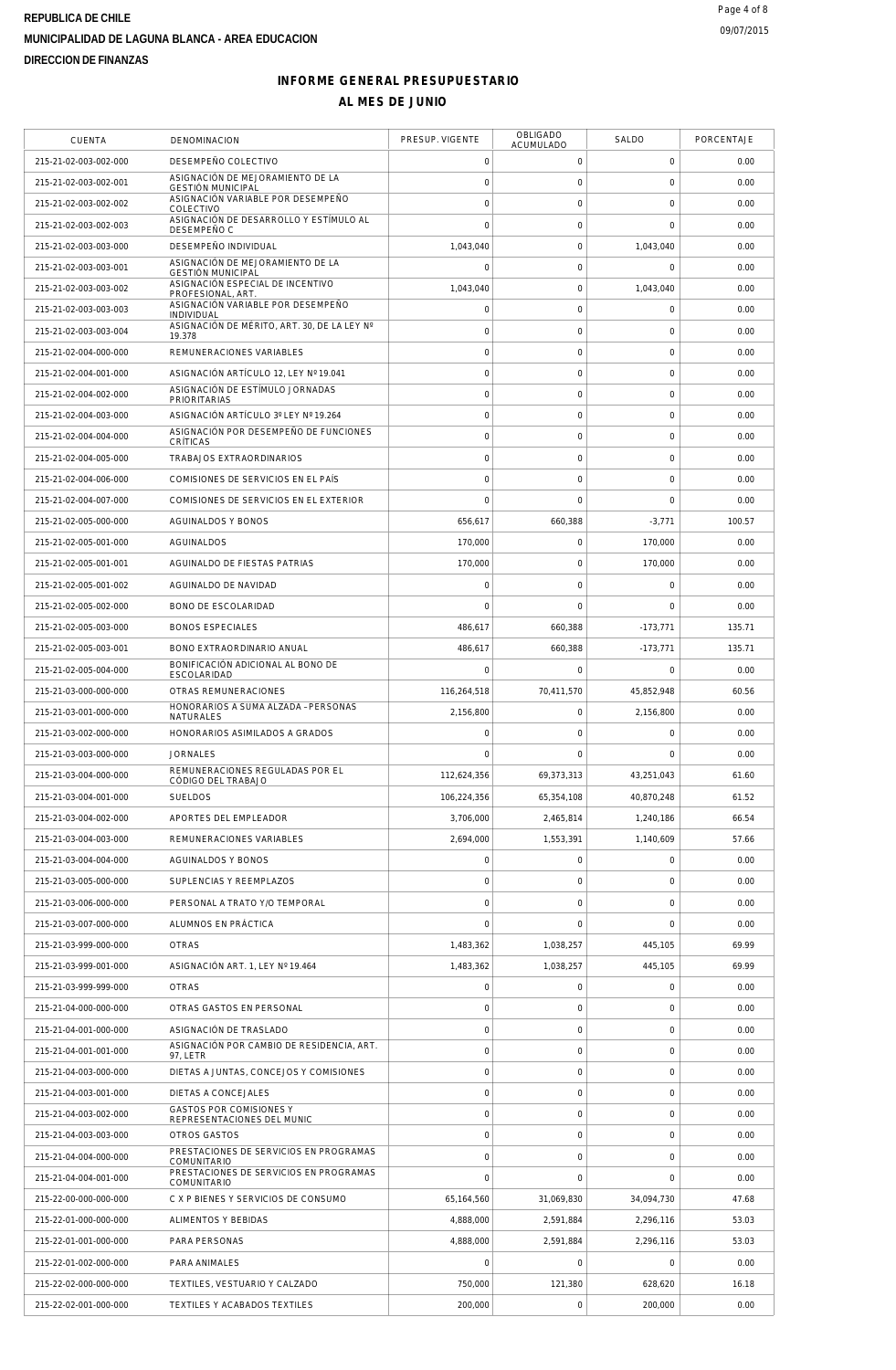#### **INFORME GENERAL PRESUPUESTARIO**

| <b>CUENTA</b>         | DENOMINACION                                                                                  | PRESUP. VIGENTE     | <b>OBLIGADO</b><br>ACUMULADO | SALDO               | PORCENTAJE |
|-----------------------|-----------------------------------------------------------------------------------------------|---------------------|------------------------------|---------------------|------------|
| 215-22-02-002-000-000 | VESTUARIO, ACCESORIOS Y PRENDAS<br><b>DIVERSAS</b>                                            | 400,000             | 121,380                      | 278,620             | 30.35      |
| 215-22-02-003-000-000 | CALZADO                                                                                       | 150,000             | 0                            | 150,000             | 0.00       |
| 215-22-03-000-000-000 | COMBUSTIBLES Y LUBRICANTES                                                                    | 7,910,000           | 2,143,114                    | 5,766,886           | 27.09      |
| 215-22-03-001-000-000 | PARA VEHÍCULOS                                                                                | 6,610,000           | 2,143,114                    | 4,466,886           | 32.42      |
| 215-22-03-002-000-000 | PARA MAQUINARIAS, EQUIPOS DE                                                                  | $\mathbf 0$         | $\mathbf 0$                  | $\mathbf 0$         | 0.00       |
| 215-22-03-003-000-000 | PRODUCCIÓN, TRACCIÓN<br>PARA CALEFACCIÓN                                                      | 1,300,000           | 0                            | 1,300,000           | 0.00       |
| 215-22-03-999-000-000 | PARA OTROS                                                                                    | $\mathbf 0$         | $\mathbf 0$                  | $\mathbf 0$         | 0.00       |
| 215-22-04-000-000-000 | MATERIALES DE USO O CONSUMO                                                                   | 8,535,000           | 2,084,933                    | 6,450,067           | 24.43      |
| 215-22-04-001-000-000 | MATERIALES DE OFICINA                                                                         | 1.500.000           | 905,232                      | 594,768             | 60.35      |
| 215-22-04-002-000-000 | TEXTOS Y OTROS MATERIALES DE ENSEÑANZA                                                        | 835,000             | 22,726                       | 812,274             | 2.72       |
|                       |                                                                                               |                     |                              |                     |            |
| 215-22-04-003-000-000 | PRODUCTOS QUÍMICOS                                                                            | $\mathbf 0$         | 0                            | $\mathbf 0$         | 0.00       |
| 215-22-04-004-000-000 | PRODUCTOS FARMACÉUTICOS                                                                       | 300,000             | 0                            | 300,000             | 0.00       |
| 215-22-04-005-000-000 | MATERIALES Y ÚTILES QUIRÚRGICOS<br>FERTILIZANTES, INSECTICIDAS, FUNGICIDAS Y                  | $\mathbf 0$         | $\mathsf O$                  | $\mathsf{O}\xspace$ | 0.00       |
| 215-22-04-006-000-000 | <b>OTROS</b>                                                                                  | $\mathbf 0$         | $\mathbf 0$                  | $\mathbf 0$         | 0.00       |
| 215-22-04-007-000-000 | MATERIALES Y ÚTILES DE ASEO                                                                   | 2,000,000           | 637,240                      | 1,362,760           | 31.86      |
| 215-22-04-008-000-000 | MENAJE PARA OFICINA, CASINO Y OTROS                                                           | 300,000             | $\mathbf 0$                  | 300,000             | 0.00       |
| 215-22-04-009-000-000 | INSUMOS. REPUESTOS Y ACCESORIOS<br>COMPUTACIONALES<br>MATERIALES PARA MANT. Y REPARACIONES DE | 500,000             | 62,132                       | 437,868             | 12.43      |
| 215-22-04-010-000-000 | <b>INMUEBLES</b>                                                                              | 1,500,000           | 238,643                      | 1,261,357           | 15.91      |
| 215-22-04-011-000-000 | REPUESTOS Y ACCESORIOS PARA MANT. Y<br>REP. DE VEHICU                                         | 800.000             | 218,960                      | 581,040             | 27.37      |
| 215-22-04-012-000-000 | OTROS MATERIALES, REPUESTOS Y ÚTILES<br><b>DIVERSOS</b>                                       | 800,000             | 0                            | 800,000             | 0.00       |
| 215-22-04-014-000-000 | PRODUCTOS ELABORADOS EN CUERO,<br>CAUCHO Y PLASTICO                                           | $\mathbf 0$         | 0                            | $\mathsf{O}\xspace$ | 0.00       |
| 215-22-04-999-000-000 | <b>OTROS</b>                                                                                  | $\mathbf 0$         | $\Omega$                     | $\mathbf 0$         | 0.00       |
| 215-22-05-000-000-000 | SERVICIOS BÁSICOS                                                                             | 15,000,000          | 12,171,189                   | 2,828,811           | 81.14      |
| 215-22-05-001-000-000 | <b>ELECTRICIDAD</b>                                                                           | $\mathbf 0$         | $\mathbf 0$                  | $\mathbf 0$         | 0.00       |
| 215-22-05-002-000-000 | AGUA                                                                                          | 2,000,000           | 2,410,000                    | $-410,000$          | 120.50     |
| 215-22-05-003-000-000 | GAS                                                                                           | 10,000,000          | 8,712,561                    | 1,287,439           | 87.13      |
| 215-22-05-004-000-000 | CORREO                                                                                        | $\mathbf 0$         | 0                            | $\mathbf 0$         | 0.00       |
| 215-22-05-005-000-000 | TELEFONÍA FLJA                                                                                | 600,000             | 324,556                      | 275,444             | 54.09      |
| 215-22-05-006-000-000 | TELEFONÍA CELULAR                                                                             | 800,000             | 378,144                      | 421,856             | 47.27      |
| 215-22-05-007-000-000 | <b>ACCESO A INTERNET</b>                                                                      | 1,000,000           | 105,100                      | 894,900             | 10.51      |
| 215-22-05-008-000-000 | ENLACES DE TELECOMUNICACIONES                                                                 | $\mathbf 0$         | 0                            | $\mathbf 0$         | 0.00       |
| 215-22-05-999-000-000 | <b>OTROS</b>                                                                                  | 600,000             | 240,828                      | 359,172             | 40.14      |
| 215-22-06-000-000-000 | MANTENIMIENTO Y REPARACIONES                                                                  | 7,361,560           | 3,449,049                    | 3,912,511           | 46.85      |
| 215-22-06-001-000-000 | MANTENIMIENTO Y REPARACIÓN DE                                                                 | 4,044,560           | 2,791,550                    | 1,253,010           | 69.02      |
| 215-22-06-002-000-000 | <b>EDIFICACIONES</b><br>MANTENIMIENTO Y REPARACIÓN DE                                         | 1,517,000           | $\mathbf 0$                  | 1,517,000           | 0.00       |
|                       | <b>VEHÍCULOS</b><br>MANTENIMIENTO Y REPARACIÓN MOBILIARIOS                                    | 200,000             |                              |                     | 61.25      |
| 215-22-06-003-000-000 | Y OTROS<br>MANTENIMIENTO Y REPARACIÓN DE MÁQUINAS                                             |                     | 122,500                      | 77,500              |            |
| 215-22-06-004-000-000 | Y EQUIPOS D<br>MANTENIMIENTO Y REPARACIÓN DE                                                  | 400,000             | $\mathbf 0$                  | 400,000             | 0.00       |
| 215-22-06-005-000-000 | MAQUINARIA Y EQUIPOS<br>MANTENIMIENTO Y REPARACIÓN DE OTRAS                                   | $\mathbf 0$         | $\mathbf 0$                  | $\mathbf 0$         | 0.00       |
| 215-22-06-006-000-000 | MAQUINARIAS Y<br>MANTENIMIENTO Y REPARACIÓN DE EQUIPOS                                        | 700,000             | 534,999                      | 165,001             | 76.43      |
| 215-22-06-007-000-000 | <b>INFORMÁTICOS</b>                                                                           | 500,000             | 0                            | 500,000             | 0.00       |
| 215-22-06-999-000-000 | <b>OTROS</b>                                                                                  | $\mathbf 0$         | $\mathbf 0$                  | $\mathbf 0$         | 0.00       |
| 215-22-07-000-000-000 | PUBLICIDAD Y DIFUSIÓN                                                                         | 1,000,000           | 404,142                      | 595,858             | 40.41      |
| 215-22-07-001-000-000 | SERVICIOS DE PUBLICIDAD                                                                       | 580,000             | 404,142                      | 175,858             | 69.68      |
| 215-22-07-002-000-000 | SERVICIOS DE IMPRESIÓN                                                                        | 400,000             | $\mathbf 0$                  | 400,000             | 0.00       |
| 215-22-07-003-000-000 | SERVICIOS DE ENCUADERNACION Y EMPASTE                                                         | 20,000              | $\mathbf 0$                  | 20,000              | 0.00       |
| 215-22-07-999-000-000 | <b>OTROS</b>                                                                                  | $\Omega$            | $\Omega$                     | $\Omega$            | 0.00       |
| 215-22-08-000-000-000 | SERVICIOS GENERALES                                                                           | 5,100,000           | 749,477                      | 4,350,523           | 14.70      |
| 215-22-08-001-000-000 | SERVICIOS DE ASEO                                                                             | $\mathsf{O}\xspace$ | 0                            | $\mathsf{O}\xspace$ | 0.00       |
| 215-22-08-002-000-000 | SERVICIOS DE VIGILANCIA                                                                       | $\mathsf{O}\xspace$ | $\mathbf 0$                  | $\mathbf 0$         | 0.00       |
| 215-22-08-003-000-000 | SERVICIOS DE MANTENCIÓN DE JARDINES                                                           | $\mathbf 0$         | $\mathbf 0$                  | $\mathbf 0$         | 0.00       |
| 215-22-08-004-000-000 | SERVICIOS DE MANTENCIÓN DE ALUMBRADO<br>PÚBLICO                                               | $\mathsf{O}\xspace$ | $\mathbf 0$                  | $\mathbf 0$         | 0.00       |
| 215-22-08-005-000-000 | SERVICIOS DE MANTENCIÓN DE SEMÁFOROS                                                          | $\overline{0}$      | $\mathbf 0$                  | $\mathsf{O}\xspace$ | 0.00       |
| 215-22-08-006-000-000 | SERVICIOS DE MANTENCIÓN DE<br>SEÑALIZACIONES DE TRÁNS                                         | $\mathbf 0$         | $\mathbf 0$                  | $\mathbf 0$         | 0.00       |
| 215-22-08-007-000-000 | PASAJES, FLETES Y BODEGAJES                                                                   | 773,000             | 289,788                      | 483,212             | 37.49      |
| 215-22-08-008-000-000 | SALAS CUNAS Y/O JARDINES INFANTILES                                                           | $\mathsf{O}\xspace$ | $\mathbf 0$                  | $\mathsf{O}\xspace$ | 0.00       |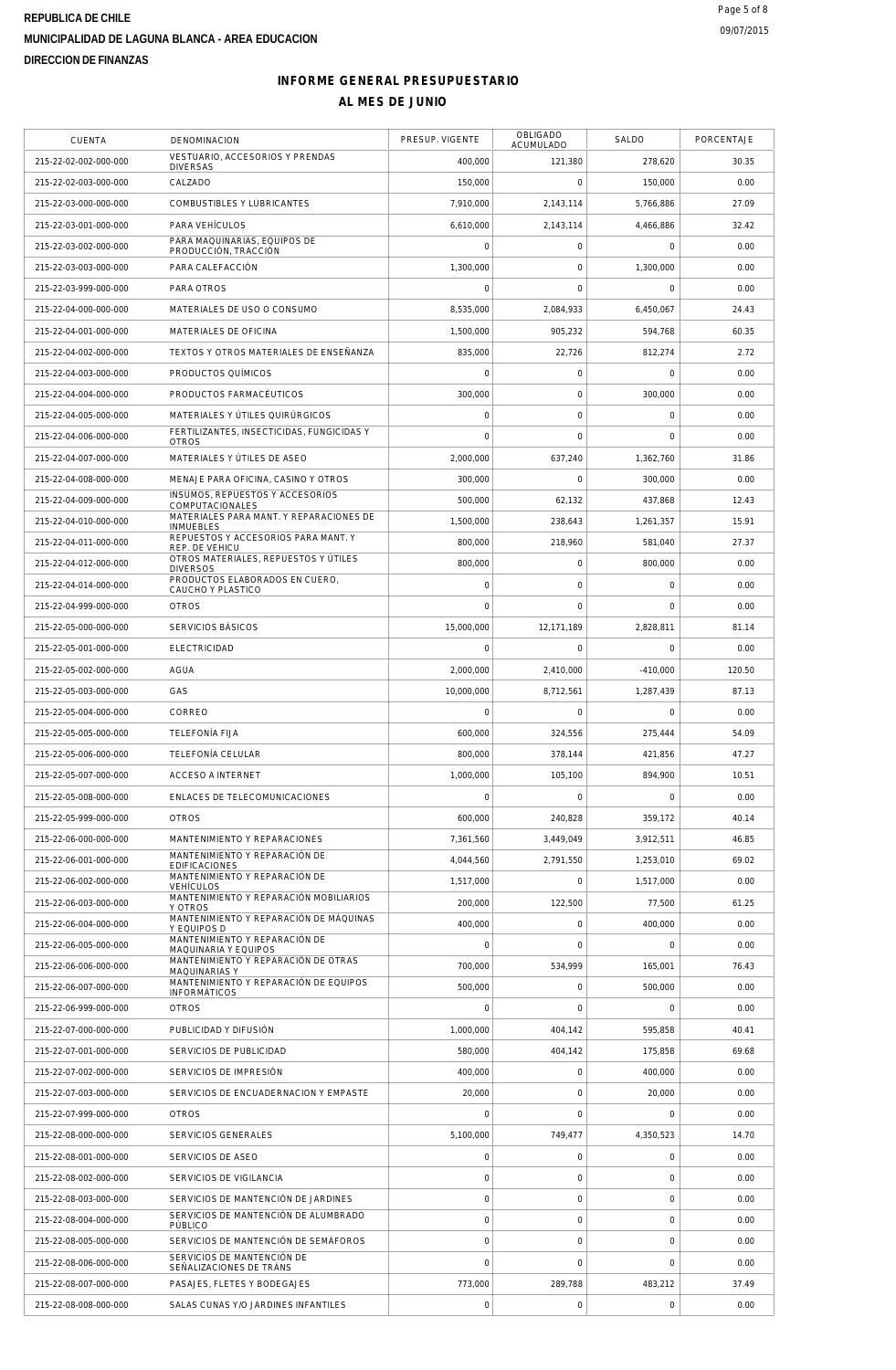#### **INFORME GENERAL PRESUPUESTARIO**

| <b>CUENTA</b>         | DENOMINACION                                              | PRESUP. VIGENTE | OBLIGADO<br>ACUMULADO | SALDO               | PORCENTAJE |
|-----------------------|-----------------------------------------------------------|-----------------|-----------------------|---------------------|------------|
| 215-22-08-009-000-000 | SERVICIOS DE PAGO Y COBRANZA                              | $\Omega$        | $\mathbf 0$           | $\mathbf 0$         | 0.00       |
| 215-22-08-010-000-000 | SERVICIOS DE SUSCRIPCION Y SIMILARES                      | 4,100,000       | 233,023               | 3,866,977           | 5.68       |
| 215-22-08-011-000-000 | SERVICIOS DE PRODUCCION Y DESARROLLO<br>DE EVENTOS        | 227,000         | 226,666               | 334                 | 99.85      |
| 215-22-08-999-000-000 | <b>OTROS</b>                                              | 0               | $\mathsf O$           | $\mathsf{O}\xspace$ | 0.00       |
| 215-22-09-000-000-000 | ARRIENDOS                                                 | 800,000         | 461,583               | 338,417             | 57.70      |
| 215-22-09-001-000-000 | ARRIENDO DE TERRENOS                                      | 0               | $\mathsf O$           | 0                   | 0.00       |
| 215-22-09-002-000-000 | ARRIENDO DE EDIFICIOS                                     | 0               | $\mathbf 0$           | $\mathsf{O}\xspace$ | 0.00       |
| 215-22-09-003-000-000 | ARRIENDO DE VEHÍCULOS                                     | 0               | $\mathbf 0$           | $\mathsf{O}\xspace$ | 0.00       |
| 215-22-09-004-000-000 | ARRIENDO DE MOBILIARIO Y OTROS                            | 0               | $\mathbf 0$           | $\mathsf{O}\xspace$ | 0.00       |
| 215-22-09-005-000-000 | ARRIENDO DE MÁQUINAS Y EQUIPOS                            | 800,000         | 461,583               | 338,417             | 57.70      |
| 215-22-09-006-000-000 | ARRIENDO DE EQUIPOS INFORMÁTICOS                          | 0               | $\mathsf O$           | $\mathsf{O}\xspace$ | 0.00       |
| 215-22-09-999-000-000 | <b>OTROS</b>                                              | 0               | $\mathbf 0$           | $\mathbf 0$         | 0.00       |
| 215-22-10-000-000-000 | SERVICIOS FINANCIEROS Y DE SEGUROS                        | 4,900,000       | 55,000                | 4,845,000           | 1.12       |
| 215-22-10-001-000-000 | GASTOS FINANCIEROS POR COMPRA Y VENTA<br>DE TÍTULOS Y     | 0               | $\mathbf 0$           | 0                   | 0.00       |
| 215-22-10-002-000-000 | PRIMAS Y GASTOS DE SEGUROS                                | 4,900,000       | 55,000                | 4,845,000           | 1.12       |
| 215-22-10-004-000-000 | <b>GASTOS BANCARIOS</b>                                   | 0               | $\mathsf O$           | $\mathsf{O}\xspace$ | 0.00       |
| 215-22-10-999-000-000 | <b>OTROS</b>                                              | 0               | $\mathbf 0$           | $\mathbf 0$         | 0.00       |
| 215-22-11-000-000-000 | SERVICIOS TÉCNICOS Y PROFESIONALES                        | 7,620,000       | 6,620,000             | 1,000,000           | 86.88      |
| 215-22-11-001-000-000 | <b>ESTUDIOS E INVESTIGACIONES</b>                         | 0               | $\mathbf 0$           | $\mathsf{O}\xspace$ | 0.00       |
| 215-22-11-002-000-000 | CURSOS DE CAPACITACIÓN                                    | 7,620,000       | 6,620,000             | 1,000,000           | 86.88      |
| 215-22-11-003-000-000 | SERVICIOS INFORMÁTICOS                                    | 0               | $\mathbf 0$           | 0                   | 0.00       |
| 215-22-11-999-000-000 | <b>OTROS</b>                                              | 0               | $\mathbf 0$           | $\mathbf 0$         | 0.00       |
| 215-22-12-000-000-000 | OTROS GASTOS EN BIENES Y SERVICIOS DE                     | 1,300,000       | 218,079               | 1,081,921           | 16.78      |
| 215-22-12-002-000-000 | CONSUMO<br><b>GASTOS MENORES</b>                          | 1,000,000       | 175,011               | 824,989             | 17.50      |
| 215-22-12-003-000-000 | GASTOS DE REPRESENTACIÓN, PROTOCOLO Y                     | 100,000         | $\mathsf{O}\xspace$   | 100,000             | 0.00       |
| 215-22-12-004-000-000 | CEREMONIAL<br>INTERESES, MULTAS Y RECARGOS                | 100,000         | $\mathbf 0$           | 100,000             | 0.00       |
| 215-22-12-005-000-000 | <b>DERECHOS Y TASAS</b>                                   | 100,000         | 43,068                | 56,932              | 43.07      |
| 215-22-12-999-000-000 | <b>OTROS</b>                                              | 0               | $\mathsf{O}\xspace$   | $\mathsf{O}\xspace$ | 0.00       |
| 215-23-00-000-000-000 | C X P PRESTACIONES DE SEGURIDAD SOCIAL                    | 0               | $\mathbf 0$           | $\mathsf{O}\xspace$ | 0.00       |
| 215-23-01-000-000-000 | PRESTACIONES PREVISIONALES                                | 0               | $\mathsf{O}\xspace$   | $\mathsf{O}\xspace$ | 0.00       |
| 215-23-01-004-000-000 | DESAHUCIOS E INDEMNIZACIONES                              | 0               | $\mathbf 0$           | $\mathbf 0$         | 0.00       |
| 215-24-00-000-000-000 | C X P TRANSFERENCIAS CORRIENTES                           | 300,000         | 208,600               | 91,400              | 69.53      |
| 215-24-01-000-000-000 | AL SECTOR PRIVADO                                         | 300,000         | 208,600               | 91,400              | 69.53      |
| 215-24-01-001-000-000 | FONDOS DE EMERGENCIA                                      | $\Omega$        | $\mathbf 0$           | $\mathbf 0$         | 0.00       |
| 215-24-01-002-000-000 | EDUCACIÓN - PERSONAS JURÍDICAS PRIVADAS.                  | 0               | $\mathsf{O}\xspace$   | $\mathbf 0$         | 0.00       |
| 215-24-01-003-000-000 | ART. 13,<br>SALUD - PERSONAS JURÍDICAS PRIVADAS, ART.     | 0               | $\mathbf 0$           | $\mathsf{O}\xspace$ | 0.00       |
| 215-24-01-004-000-000 | 13, D.F.<br>ORGANIZACIONES COMUNITARIAS                   | 0               | $\mathbf 0$           | $\mathbf 0$         | 0.00       |
| 215-24-01-005-000-000 | OTRAS PERSONAS JURÍDICAS PRIVADAS                         | 0               | $\mathsf{O}\xspace$   | $\mathsf{O}\xspace$ | 0.00       |
| 215-24-01-006-000-000 | VOLUNTARIADO                                              | 0               | $\mathbf 0$           | $\mathbf 0$         | 0.00       |
| 215-24-01-007-000-000 | ASISTENCIA SOCIAL A PERSONAS NATURALES                    | 0               | $\mathbf 0$           | $\mathbf 0$         | 0.00       |
| 215-24-01-008-000-000 | PREMIOS Y OTROS                                           | 300,000         | 208,600               | 91,400              | 69.53      |
| 215-24-01-999-000-000 | OTRAS TRANSFERENCIAS AL SECTOR PRIVADO                    | 0               | $\mathbf 0$           | $\mathbf 0$         | 0.00       |
| 215-24-03-000-000-000 | A OTRAS ENTIDADES PÚBLICAS                                | 0               | $\mathbf 0$           | 0                   | 0.00       |
| 215-24-03-001-000-000 | A LA JUNTA NACIONAL DE AUXILIO ESCOLAR Y                  | 0               | $\mathbf 0$           | $\mathbf 0$         | 0.00       |
| 215-24-03-002-000-000 | <b>BECAS</b><br>A LOS SERVICIOS DE SALUD                  | 0               | $\mathbf 0$           | $\mathbf 0$         | 0.00       |
| 215-24-03-002-001-000 | MULTA LEY DE ALCOHOLES                                    | 0               | $\mathbf 0$           | $\mathbf 0$         | 0.00       |
| 215-24-03-080-000-000 | A LAS ASOCIACIONES                                        | 0               | $\mathsf{O}\xspace$   | $\mathbf 0$         | 0.00       |
| 215-24-03-080-001-000 | A LA ASOCIACIÓN CHILENA DE                                | 0               | $\mathbf 0$           | $\mathsf{O}\xspace$ | 0.00       |
| 215-24-03-080-002-000 | MUNICIPALIDADES<br>A OTRAS ASOCIACIONES                   | 0               | $\mathbf 0$           | $\mathbf 0$         | 0.00       |
| 215-24-03-090-000-000 | AL FONDO COMÚN MUNICIPAL - PERMISOS DE<br>CIRCULACIÓN     | 0               | $\mathbf 0$           | $\mathbf 0$         | 0.00       |
| 215-24-03-090-001-000 | APORTE AÑO VIGENTE                                        | 0               | $\mathbf 0$           | $\mathbf 0$         | 0.00       |
| 215-24-03-090-002-000 | APORTE OTROS AÑOS                                         | 0               | $\mathbf 0$           | $\mathbf 0$         | 0.00       |
| 215-24-03-090-003-000 | <b>INTERESES Y REAJUSTES PAGADOS</b>                      | 0               | $\mathbf 0$           | $\mathbf 0$         | 0.00       |
| 215-24-03-091-000-000 | AL FONDO COMÚN MUNICIPAL - PATENTES<br><b>MUNICIPALES</b> | 0               | $\mathbf 0$           | $\mathbf 0$         | 0.00       |
| 215-24-03-091-001-000 | APORTE ANO VIGENTE                                        | 0               | $\mathbf 0$           | $\mathsf{O}\xspace$ | 0.00       |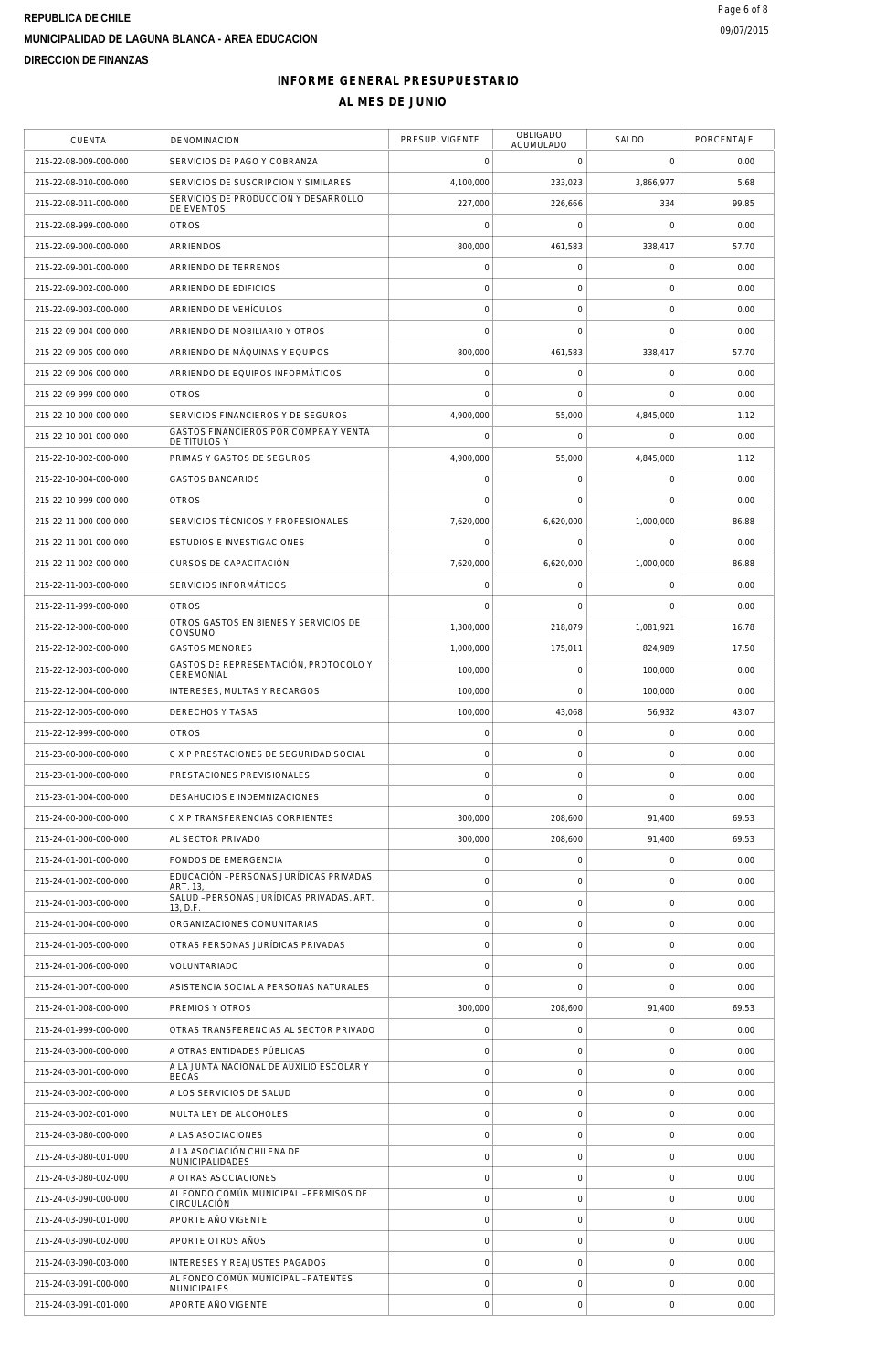$\overline{\phantom{a}}$ 

#### **INFORME GENERAL PRESUPUESTARIO AL MES DE JUNIO**

 $\overline{\phantom{a}}$ 

| <b>CUENTA</b>         | DENOMINACION                                          | PRESUP. VIGENTE     | OBLIGADO<br>ACUMULADO | SALDO               | PORCENTAJE |
|-----------------------|-------------------------------------------------------|---------------------|-----------------------|---------------------|------------|
| 215-24-03-091-002-000 | APORTE OTROS AÑOS                                     | 0                   | 0                     | 0                   | 0.00       |
| 215-24-03-091-003-000 | <b>INTERESES Y REAJUSTES PAGADOS</b>                  | 0                   | $\mathsf{O}\xspace$   | $\mathbf 0$         | 0.00       |
| 215-24-03-092-000-000 | AL FONDO COMÚN MUNICIPAL - MULTAS                     | 0                   | $\mathsf{O}\xspace$   | $\mathsf{O}\xspace$ | 0.00       |
| 215-24-03-092-001-000 | ART. 14, N° 6 LEY N° 19.695                           | $\mathbf 0$         | $\mathsf{O}\xspace$   | $\mathbf 0$         | 0.00       |
| 215-24-03-099-000-000 | A OTRAS ENTIDADES PÚBLICAS                            | $\circ$             | $\mathsf{O}\xspace$   | $\mathbf 0$         | 0.00       |
| 215-24-03-100-000-000 | A OTRAS MUNICIPALIDADES                               | 0                   | 0                     | 0                   | 0.00       |
| 215-24-03-101-000-000 | A SERVICIOS INCORPORADOS A SU GESTIÓN                 | $\mathsf{O}\xspace$ | $\mathsf{O}\xspace$   | 0                   | 0.00       |
| 215-24-03-101-001-000 | A EDUCACIÓN                                           | 0                   | $\mathsf{O}\xspace$   | $\mathsf{O}\xspace$ | 0.00       |
| 215-24-03-101-002-000 | A SALUD                                               | $\mathsf{O}\xspace$ | 0                     | 0                   | 0.00       |
| 215-24-03-101-003-000 | A CEMENTERIOS                                         | $\mathbf 0$         | $\mathsf{O}\xspace$   | $\mathbf 0$         | 0.00       |
| 215-25-00-000-000-000 | C X P ÍNTEGROS AL FISCO                               | 0                   | $\mathbf 0$           | 0                   | 0.00       |
| 215-25-01-000-000-000 | <b>IMPUESTOS</b>                                      | 0                   | $\mathbf 0$           | 0                   | 0.00       |
| 215-26-00-000-000-000 | C X P OTROS GASTOS CORRIENTES                         | 1,000,000           | 229,502               | 770,498             | 22.95      |
| 215-26-01-000-000-000 | <b>DEVOLUCIONES</b>                                   | 1,000,000           | 229,502               | 770,498             | 22.95      |
| 215-26-02-000-000-000 | COMPENSACIONES POR DAÑOS A TERCEROS<br>Y/O A LA PROPI | 0                   | 0                     | 0                   | 0.00       |
| 215-26-04-000-000-000 | APLICACIÓN FONDOS DE TERCEROS                         | 0                   | 0                     | 0                   | 0.00       |
| 215-26-04-001-000-000 | ARANCEL AL REGISTRO DE MULTAS DE<br>TRÁNSITO NO PAGAD | 0                   | 0                     | 0                   | 0.00       |
| 215-26-04-999-000-000 | APLICACIÓN OTROS FONDOS DE TERCEROS                   | $\mathbf 0$         | $\mathbf 0$           | $\mathbf 0$         | 0.00       |
| 215-29-00-000-000-000 | C X P ADQUISICIÓN DE ACTIVOS NO<br><b>FINANCIEROS</b> | 9,115,449           | 6,206,480             | 2,908,969           | 68.09      |
| 215-29-01-000-000-000 | <b>TERRENOS</b>                                       | 0                   | 0                     | 0                   | 0.00       |
| 215-29-02-000-000-000 | <b>EDIFICIOS</b>                                      | 0                   | 0                     | 0                   | 0.00       |
| 215-29-03-000-000-000 | <b>VEHÍCULOS</b>                                      | $\mathbf 0$         | $\mathbf 0$           | 0                   | 0.00       |
| 215-29-04-000-000-000 | MOBILIARIO Y OTROS                                    | 7,115,449           | 4,926,480             | 2,188,969           | 69.24      |
| 215-29-05-000-000-000 | MÁQUINAS Y EQUIPOS                                    | 2,000,000           | 1,280,000             | 720,000             | 64.00      |
| 215-29-05-001-000-000 | MÁQUINAS Y EQUIPOS DE OFICINA                         | 0                   | 0                     | 0                   | 0.00       |
| 215-29-05-002-000-000 | MAQUINARIAS Y EQUIPOS PARA LA<br>PRODUCCIÓN           | 0                   | $\mathbf 0$           | 0                   | 0.00       |
| 215-29-05-999-000-000 | <b>OTRAS</b>                                          | 2,000,000           | 1,280,000             | 720,000             | 64.00      |
| 215-29-06-000-000-000 | EQUIPOS INFORMÁTICOS                                  | 0                   | 0                     | 0                   | 0.00       |
| 215-29-06-001-000-000 | EQUIPOS COMPUTACIONALES Y PERIFÉRICOS                 | 0                   | $\mathbf 0$           | 0                   | 0.00       |
| 215-29-06-002-000-000 | EQUIPOS DE COMUNICACIONES PARA REDES                  | 0                   | $\mathsf{O}\xspace$   | $\mathbf 0$         | 0.00       |
| 215-29-07-000-000-000 | <b>INFORMÁTICAS</b><br>PROGRAMAS INFORMÁTICOS         | 0                   | 0                     | $\mathsf{O}\xspace$ | 0.00       |
| 215-29-07-001-000-000 | PROGRAMAS COMPUTACIONALES                             | $\circ$             | $\mathbf 0$           | $\mathbf 0$         | 0.00       |
| 215-29-07-002-000-000 | SISTEMA DE INFORMACIÓN                                | 0                   | $\mathsf{O}\xspace$   | $\mathbf 0$         | 0.00       |
| 215-29-99-000-000-000 | OTROS ACTIVOS NO FINANCIEROS                          | $\mathbf 0$         | $\mathbf 0$           | $\mathbf 0$         | 0.00       |
| 215-30-00-000-000-000 | C X P ADQUISICIÓN DE ACTIVOS FINANCIEROS              | $\mathbf 0$         | $\mathsf{O}\xspace$   | $\mathbf 0$         | 0.00       |
| 215-30-01-000-000-000 | COMPRA DE TÍTULOS Y VALORES                           | 0                   | $\mathsf{O}\xspace$   | $\mathbf 0$         | 0.00       |
| 215-30-01-001-000-000 | DEPÓSITOS A PLAZO                                     | $\circ$             | $\mathbf 0$           | $\mathbf 0$         | 0.00       |
| 215-30-01-003-000-000 | CUOTAS DE FONDOS MUTUOS                               | $\mathbf 0$         | 0                     | $\mathbf 0$         | 0.00       |
| 215-30-01-999-000-000 | <b>OTROS</b>                                          | 0                   | $\mathsf{O}\xspace$   | $\mathbf 0$         | 0.00       |
| 215-30-02-000-000-000 | COMPRA DE ACCIONES Y PARTICIPACIONES DE               | $\circ$             | $\mathbf 0$           | $\mathbf 0$         | 0.00       |
| 215-30-99-000-000-000 | CAPITAL<br>OTROS ACTIVOS FINANCIEROS                  | $\mathsf{O}\xspace$ | $\mathsf{O}\xspace$   | $\mathsf 0$         | 0.00       |
| 215-31-00-000-000-000 | C X P INICIATIVAS DE INVERSIÓN                        | 0                   | $\mathsf{O}\xspace$   | $\mathbf 0$         | 0.00       |
| 215-31-01-000-000-000 | <b>ESTUDIOS BÁSICOS</b>                               | 0                   | $\mathbf 0$           | $\mathbf 0$         | 0.00       |
| 215-31-01-001-000-000 | <b>GASTOS ADMINISTRATIVOS</b>                         | $\mathbf 0$         | $\mathsf{O}\xspace$   | $\mathbf 0$         | 0.00       |
| 215-31-01-002-000-000 | CONSULTORÍAS                                          | 0                   | 0                     | $\mathbf 0$         | 0.00       |
| 215-31-02-000-000-000 | <b>PROYECTOS</b>                                      | $\mathsf{O}\xspace$ | $\mathsf{O}\xspace$   | $\mathbf 0$         | 0.00       |
| 215-31-02-001-000-000 | <b>GASTOS ADMINISTRATIVOS</b>                         | $\mathsf{O}\xspace$ | $\mathsf{O}\xspace$   | $\mathbf 0$         | 0.00       |
| 215-31-02-002-000-000 | CONSULTORÍAS                                          | 0                   | 0                     | $\mathbf 0$         | 0.00       |
| 215-31-02-003-000-000 | <b>TERRENOS</b>                                       | $\mathbf 0$         | $\mathsf{O}\xspace$   | $\mathbf 0$         | 0.00       |
| 215-31-02-004-000-000 | OBRAS CIVILES                                         | 0                   | $\mathsf{O}\xspace$   | $\mathbf 0$         | 0.00       |
| 215-31-02-005-000-000 | <b>EQUIPAMIENTO</b>                                   | $\circ$             | $\mathbf 0$           | $\mathbf 0$         | 0.00       |
| 215-31-02-006-000-000 | <b>EQUIPOS</b>                                        | $\mathbf 0$         | $\mathsf{O}\xspace$   | $\mathbf 0$         | 0.00       |
| 215-31-02-007-000-000 | <b>VEHÍCULOS</b>                                      | 0                   | $\mathsf{O}\xspace$   | $\mathsf 0$         | 0.00       |
| 215-31-02-999-000-000 | OTROS GASTOS                                          | 0                   | $\mathsf{O}\xspace$   | $\mathbf 0$         | 0.00       |
| 215-32-00-000-000-000 | C X P PRÉSTAMOS                                       | 0                   | $\mathsf{O}\xspace$   | $\mathbf 0$         | 0.00       |
|                       |                                                       |                     |                       |                     |            |